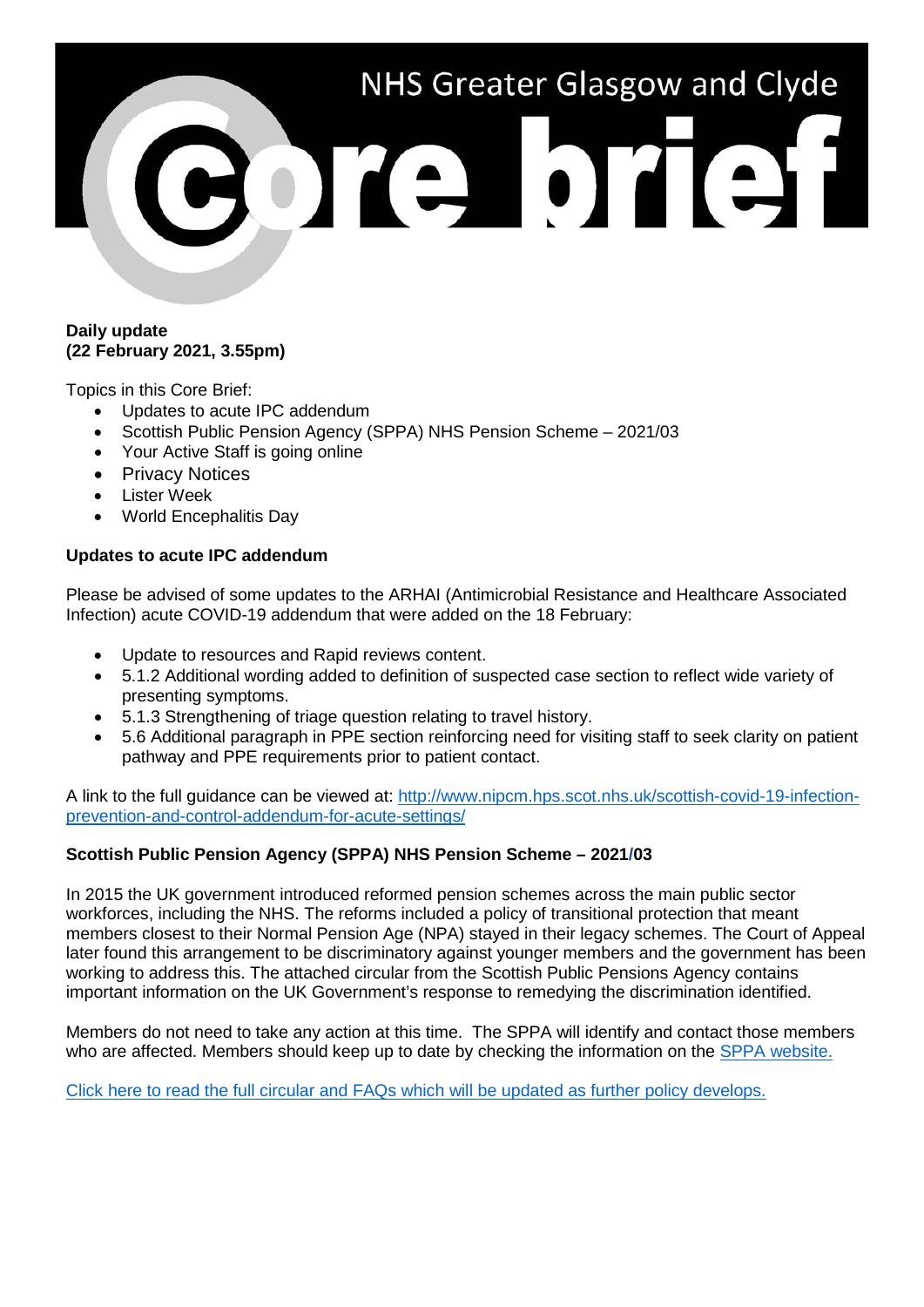## **Your Active Staff is going online**

From Monday 1 March you will have access to eight live classes per week, Monday – Saturday. With a mixture of live early morning and evening classes streamed by instructors over [Microsoft Teams](https://www.microsoft.com/en-gb/microsoft-teams/download-app) to the comfort of your home we hope we have something on offer for all levels and for you to enjoy. To book in, it couldn't be easier. All you need to do is click [here](https://www.nhsggc.org.uk/working-with-us/staff-communications/staff-health-wellbeing/active-staff/active-sites/book-a-class/) to go onto your Active Staff webpage, it's all completely FREE!!!



Should you require any further information, please don't hesitate to drop us an email: [ActiveStaff.Legacy2014@ggc.scot.nhs.uk](mailto:ActiveStaff.Legacy2014@ggc.scot.nhs.uk)

# **Privacy Notices**

As a data controller, NHSGGC processes both patient and staff data and one of the most important aspects of data processing principles is transparency and the requirement for the Board to be clear, open and honest about how it processes personal data. The Board processes staff data for a number of reasons, for example, employment purposes including staff contracts and salary payments and also to ensure it meets its legal obligations to organisations such as HMRC.

To ensure the Board is transparent about how it uses staff personal data, it has a designated Staff Privacy Notice which is updated regularly to reflect what it does with your data. The Privacy Notice has been updated recently to include information on Covid-19 testing and vaccination data and can be viewed [here.](https://www.nhsggc.org.uk/working-with-us/hr-connect/policies-and-staff-governance/policies/staff-privacy-notice/)

If you have any questions or concerns about how NHSGGC handle your personal data or any other enquiries relating to data protection please get in touch with the Information Governance Team at [data.protection@ggc.scot.nhs.uk](mailto:data.protection@ggc.scot.nhs.uk)

### **Lister Week**

It's Lister Week at GRI this week! Still time to sign up for the daily webinars and the virtual tour. Even if you cannot attend at the specified time, please register and you will receive a link to watch the recording at your leisure! Registration via <http://friendsofgri.org/events/>

If you work in GRI you can visit the exhibition in person (David Livingstone lecture theatre, adjacent to ward 30). You must maintain social distancing rules.

There will be an opportunity to win a signed copy of The Butchering Art' by Lindsey Fitzharris by either asking the best question in the webinar chat or by leaving the best comment in our 1950s visitor book if you are a GRI staff member.

Follow us on twitter @friendsofgri for @drlindseyfitz #twittertakeover 22 - 26 February.

### **World Encephalitis Day**

Today is World Encephalitis Day and to help raise awareness the QEUH will be lit up red.

The QEUH joins famous buildings across the world which will be swathed in the colour red in order to 'shine a light on encephalitis'.

Encephalitis is an inflammation of the brain and affects